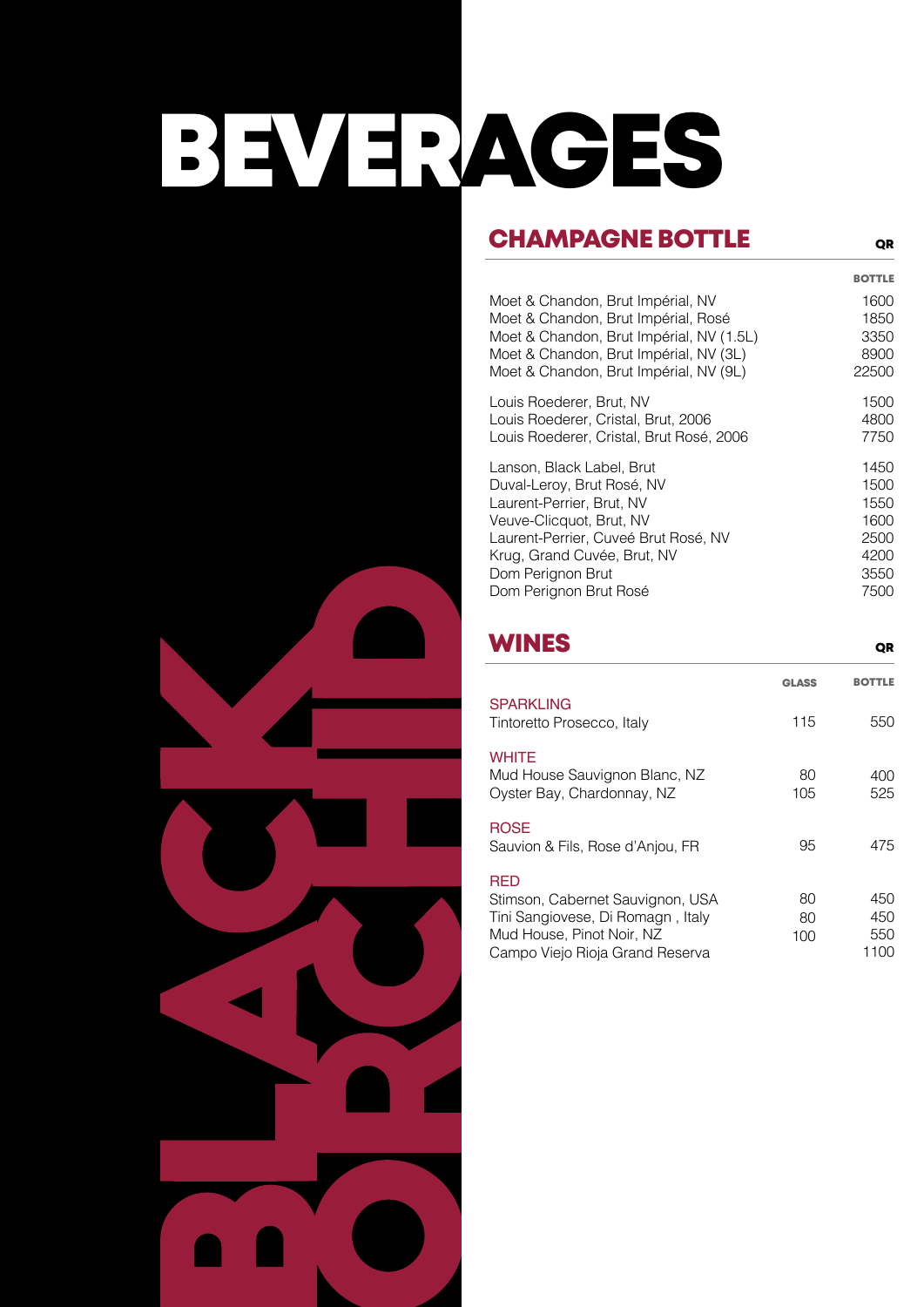|                                                                                                                                                                                                                                                                                                                                                                                                                                                                        | <b>SHOT</b>                                                                              | <b>BOTTLE</b>                                                                                                                        |
|------------------------------------------------------------------------------------------------------------------------------------------------------------------------------------------------------------------------------------------------------------------------------------------------------------------------------------------------------------------------------------------------------------------------------------------------------------------------|------------------------------------------------------------------------------------------|--------------------------------------------------------------------------------------------------------------------------------------|
| <b>VODKA</b><br><b>Absolut Blue</b><br>Ketel One<br>Cîroc<br>Belvedere (0.70L)<br>Grey Goose<br>Cîroc (1.75L)<br>Belvedere (3L)<br>Grey Goose (4.5L)<br>Absolut, Elyx (4.5L)                                                                                                                                                                                                                                                                                           | 75<br>75<br>105<br>105<br>105                                                            | 1450<br>1600<br>1850<br>1990<br>2150<br>3850<br>6300<br>9950<br>10950                                                                |
| GIN<br>Beefeater<br><b>Bombay Sapphire</b><br><b>Hendricks</b><br>Tanqueray 10                                                                                                                                                                                                                                                                                                                                                                                         | 70<br>75<br>80<br>85                                                                     | 1350<br>1400<br>1490<br>1700                                                                                                         |
| <b>RUM</b><br>Malibu<br>Bacardi Gold<br>Havana Club 3YO<br>Bacardi Blanca<br>Captain Morgan Jamaican Rum<br>Captain Morgan Spiced Rum<br>Bacardi Oakheart Spiced Rum<br>Mount Gay<br>Angostura 1919                                                                                                                                                                                                                                                                    | 60<br>65<br>70<br>70<br>70<br>70<br>70<br>70<br>75                                       | 950<br>1150<br>1300<br>1300<br>1300<br>1300<br>1300<br>1300<br>1350                                                                  |
| <b>TEQUILA</b><br>Jose Cuervo Gold<br>Jose Cuervo 1800 Anejo<br>Patron Silver<br>Patron Reposado<br>Patron Anejo                                                                                                                                                                                                                                                                                                                                                       | 65<br>80<br>130<br>140<br>150                                                            | 1200<br>1450<br>1850<br>2100<br>2200                                                                                                 |
| <b>WHISKEY</b><br><b>Jack Daniels</b><br>Jack Daniels, Single Barrel<br>John Jameson, Irish<br>Maker's Mark<br>Johnnie Walker, Black Label, 12YO<br><b>Woodford Reserve</b><br>Chivas Regal, Deluxe, 12YO<br>Elijah Craig 12<br>Johnnie Walker, Double Black<br>Chivas Regal, Deluxe, 18YO<br>Glenfiddich, 15 YO<br>Glenfiddich, 18 YO<br>Royal Salute<br>Johnnie Walker, Blue Label<br>Jack Daniels (3L)<br>Chivas Regal, 18 YO (1.75L)<br>Chivas Regal, 12 YO (4.5L) | 80<br>85<br>85<br>90<br>95<br>95<br>100<br>115<br>125<br>170<br>115<br>120<br>300<br>370 | 1550<br>1700<br>1650<br>1600<br>1750<br>1890<br>1900<br>2200<br>2450<br>3150<br>1900<br>2200<br>4500<br>6590<br>4200<br>6850<br>7250 |
| <b>BRANDY</b><br>Courvoisier VS<br>Remy Martin VSOP<br>Hennessy VSOP<br>Remy Martin XO<br>Hennessy XO                                                                                                                                                                                                                                                                                                                                                                  | 95<br>145<br>145<br>320<br>320                                                           | 1650<br>2150<br>2350<br>5500<br>5550                                                                                                 |

## SPIRITS GREAT COCKTAILS GREAT CONSTRUCTION OF A GREAT COCKTAILS

QR

| PURPLE ORCHID (SIGNATURE)<br>Tequila, Cointreau, Lime,<br>Berry Bubbles Syrup, Grenadine                         | 85  |  |
|------------------------------------------------------------------------------------------------------------------|-----|--|
| THE KICK (SIGNATURE)<br>Irish Whiskey, Scotch Whiskey, Almond, Lime                                              | 95  |  |
| <b>GIN BASIL FRESH</b><br>Beefeater Gin, Fresh Basil, Lemon, Syrup, Ice                                          | 75  |  |
| <b>WHISKEY JAM</b><br>Scotch, Lemon, Syrup, Marmalade, Orange betters                                            | 80  |  |
| A MAN A PART<br>Brandy, Cointreau, Lemon                                                                         | 115 |  |
| <b>LONG ISLAND ICED TEA</b><br>Vodka, Gin, Rum, Tequila, Triple Sec,<br>Lime Juice, Coca Cola, Simple Syrup, Ice | 115 |  |
| <b>BULLFROG</b><br>Vodka, Gin, Rum, Tequila, Blue Curacao, Red Bull                                              | 115 |  |
| Our bortonder is ready to prepare your founding apoliteil upon                                                   |     |  |

Our bartender is ready to prepare your favourite cocktail upon request.

| <b>BEERS</b> |  |  |
|--------------|--|--|
|              |  |  |

### BY THE BOTTLE

| 60 |
|----|
| 60 |
| 60 |
| 60 |
| 60 |
| 60 |
|    |